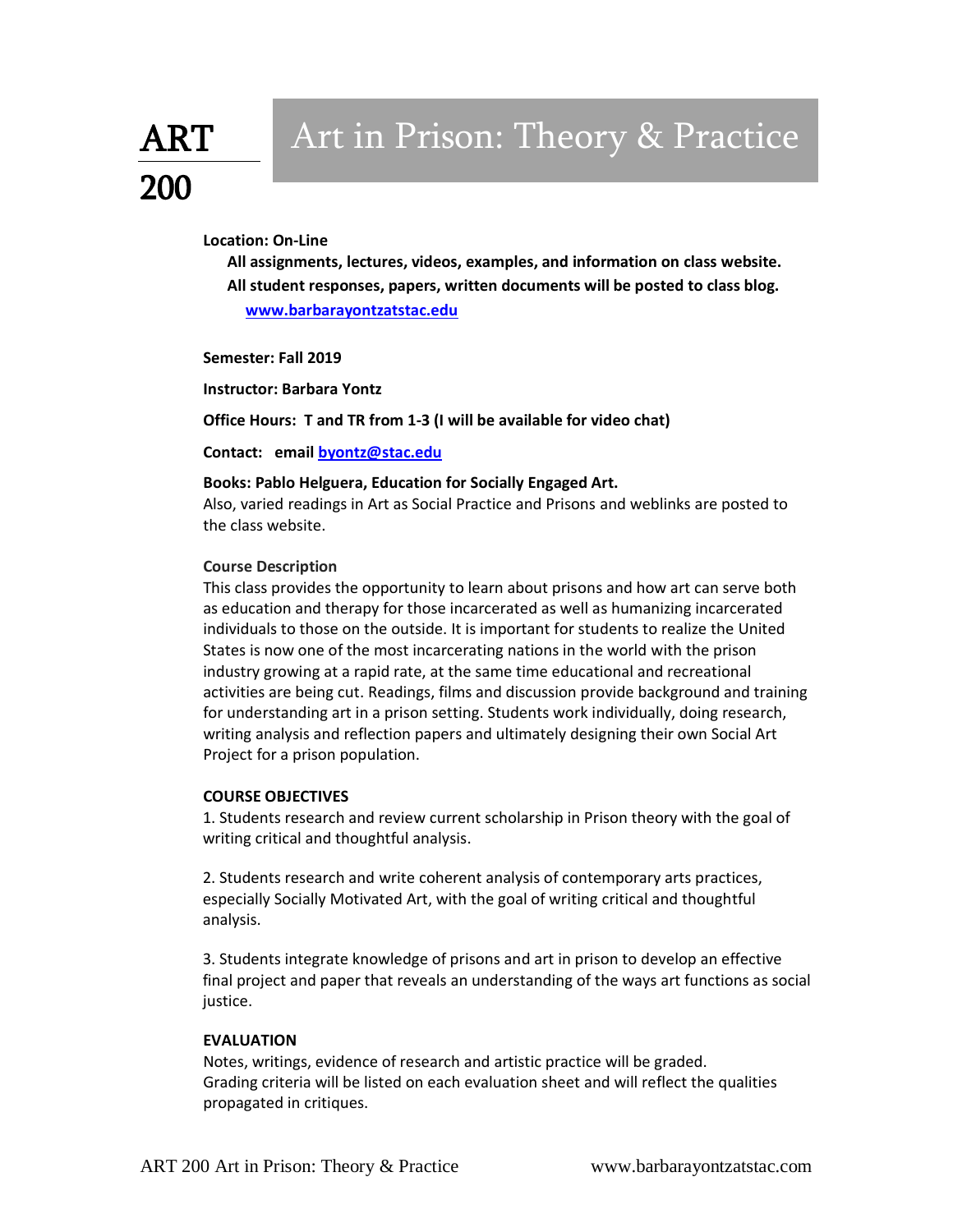### **COURSE REQUIREMENTS**

Weekly annotations, lectures and links—40 points Analysis papers—40 points Final Project—20 points

# **EXPECATIONS**

Students are expected to do all readings as posted and watch all videos. Students must check website and email weekly for updates and information Analysis/annotations are required for every reading and all videos.

#### **Grading Scale:**

|  | A A- B+ B B- C+ C C- D                              |  |  |  |
|--|-----------------------------------------------------|--|--|--|
|  | 100 to 94 to 89 to 86 to 82 to 79 to 76 to 72 to 69 |  |  |  |

**Attendance is essential.** This is an on-line class. Attendance is not recorded but is based on weekly assignments presented. Make sure to keep up with weekly assignments.

**Classroom Conduct:** This is a 3 credit college course. The expectation for accreditation is for every 3 hours in class, 4-6 hours will be spent outside of class. Since this class is entirely self-directed, please make sure to give yourself enough time each week to do expected work.

**ACADEMIC INTEGRITY:** Academic Integrity, a commitment to honesty, fairness, respect, and responsibility, is the foundation of the learning process. All members of the St. Thomas Aquinas College community are held to the highest standards of academic honesty. While we recognize the participatory nature of education, we take academic integrity very seriously, and the College policy on academic dishonesty details consequences that can include dismissal from the College. That policy can be found in both the Student Handbook and the College Catalog.

As a student in this class, you must demonstrate your commitment to academic integrity by submitting work which originates in your own imagination, analytical faculties, or your own knowledge, which you have done yourself, and which represents your very best efforts. When appropriate, your work should be supplemented and supported by other sources; however, you must always ensure that these sources are properly cited using the recommended documentation system.

#### **ACCOMODATIONS STATEMENT**

Students requiring accommodations for a documented disability should notify the instructor before the end of the first day of class.

**ELECTRONIC DEVICE POLICY NA**

**Title IX Policy**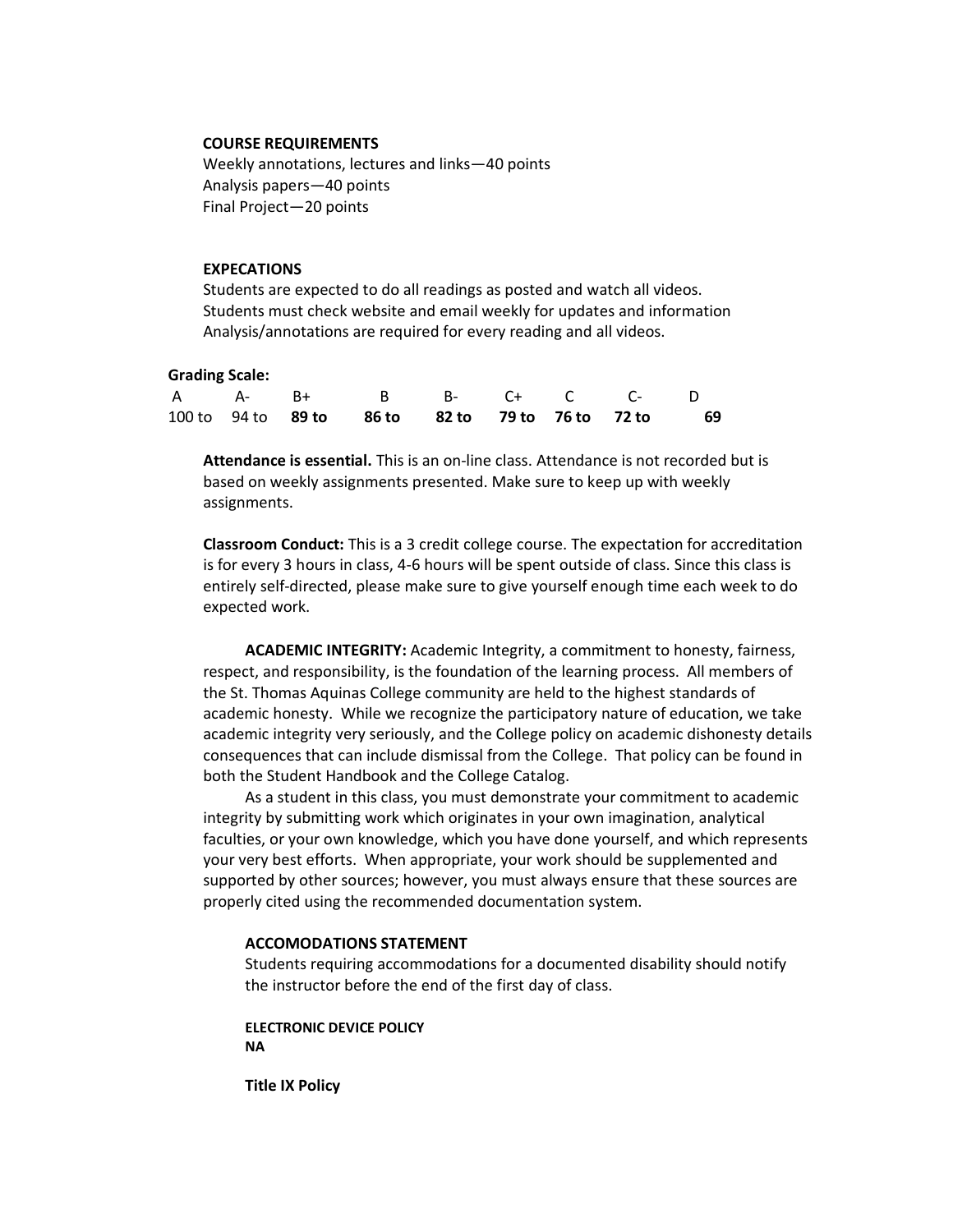Students should be aware that faculty members are required to report certain information to the STAC's Title IX Officer. If you inform me about, or I witness, sexual misconduct, which includes sexual harassment, sexual assault, or any gender-based discrimination, I will keep the information as private as I can, but I am required to bring it to the attention of STAC's Title IX Officer.

Students should also be aware that disclosing such experiences in course assignments does NOT put the College on notice and will NOT begin the process of STAC providing assistance or response to those experiences. If you would like to talk to the Title IX Officer directly, you can contact the Director of Human Resources, Ms. Maria Coupe at [mcoupe@stac.edu](mailto:mcoupe@stac.edu) or call 845-398-4044. Additionally, you also may report incidents or complaints to campus security 845- 398-4080. You can find more information at [www.stac.edu/titleix.](http://www.stac.edu/titleix)

If you would like to report a private concern to a confidential counseling resource, you may contact the following people on a confidential basis:

Ms. Eileen Mastrovito, RN Director, Health Services 845-398-4242

Dr. Lou Muggeo Director, Counseling & Psychological Services 845-398-4174

Rabbi Daniel Pernick Campus Minister 845-398-4063

The College also has an affiliation with the following organization:

Center for Safety and Change [http://centerforsafetyandchange.org](http://centerforsafetyandchange.org/) 9 Johnsons Lane, New City, NY 10956 845-634-3344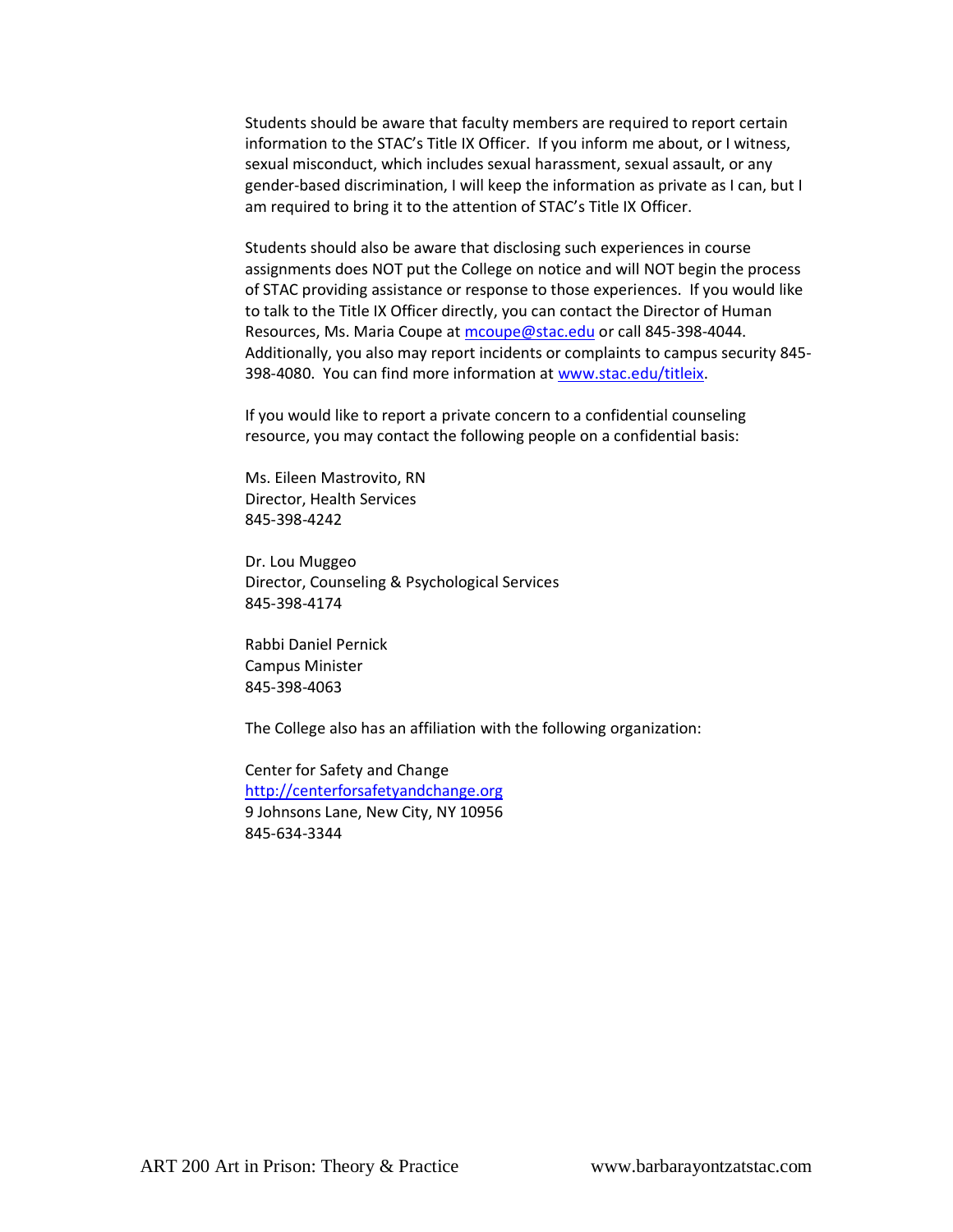# W E E K L Y S C H E D U L E

# Course Outline is Subject to change: Please refer to class website for changes.

|                    | course curine is susject to enanger i rease refer to enas website for enanges. |                                        |
|--------------------|--------------------------------------------------------------------------------|----------------------------------------|
| <b>FALL</b>        | In Class                                                                       | Due via email                          |
| <b>OUTLINE</b>     | As this is an online course, students are expected                             | All reading assignments must be        |
|                    |                                                                                |                                        |
| 2019               | to do all daily readings and answer post questions                             | outlined, notes taken, or something    |
|                    | every day.                                                                     | written & emailed as indicated.        |
| WEEK <sub>1</sub>  |                                                                                |                                        |
| SEPT <sub>3</sub>  |                                                                                |                                        |
|                    | Socially Engaged Art. What is it?                                              | Assignment as posted on website.       |
|                    | <b>Prisons in America</b>                                                      | <b>Traditional forms of Social Art</b> |
|                    |                                                                                |                                        |
|                    | Introduction                                                                   |                                        |
|                    |                                                                                |                                        |
|                    |                                                                                | Review syllabus, class website,        |
|                    | Lecture: General introduction of subject.                                      | view lecture and answer questions.     |
|                    |                                                                                |                                        |
|                    |                                                                                |                                        |
|                    | http://culturalpolitics.net/social movements/art                               | See website.                           |
|                    |                                                                                |                                        |
| WEEK <sub>2</sub>  |                                                                                |                                        |
| SEPT <sub>9</sub>  | <b>ART HISTORY--1</b>                                                          |                                        |
|                    |                                                                                | Assignment as posted on website.       |
|                    |                                                                                | Contemporary forms of Social Art       |
|                    | Lecture: General understanding of                                              |                                        |
|                    | Art History---Social Art History 1.                                            |                                        |
|                    |                                                                                |                                        |
|                    | Review of the social role of art before the 20 <sup>th</sup>                   | See website for web links to           |
|                    | century.                                                                       | additional information and list of     |
|                    |                                                                                | artists to consider.                   |
| WEEK <sub>3</sub>  |                                                                                |                                        |
|                    |                                                                                | Assignment as posted on website.       |
| SEPT16             | <b>ART HISTORY 2</b>                                                           | Prison History                         |
|                    | Art as Social Practice-a new way of thinking                                   |                                        |
|                    | about art.                                                                     |                                        |
|                    |                                                                                |                                        |
|                    |                                                                                | See website for web links to           |
|                    | Lecture: Introduction to Art as Social Practices                               | additional information and list of     |
|                    | History of social art, protest art, activist art.                              | readings or videos.                    |
|                    |                                                                                |                                        |
|                    | Important themes and artists                                                   |                                        |
|                    |                                                                                |                                        |
| WEEK4              |                                                                                |                                        |
| SEPT <sub>23</sub> | <b>PRISON THEORY-History 1</b>                                                 | Assignment as posted on website.       |
|                    |                                                                                |                                        |
|                    |                                                                                | Prison History                         |
|                    | <b>Lecture-Prison History 1</b>                                                |                                        |
|                    |                                                                                |                                        |
|                    |                                                                                | See website for web links to           |
|                    |                                                                                |                                        |
|                    |                                                                                | additional information and list of     |
|                    |                                                                                | readings or videos.                    |
|                    |                                                                                |                                        |
| WEEK <sub>5</sub>  |                                                                                |                                        |
|                    |                                                                                |                                        |
| SEPT 30            | <b>PRISON THEORY-History 2</b>                                                 | Assignment as posted on website.       |
|                    |                                                                                | Prison History                         |
|                    | <b>Lecture-Prison History 2</b>                                                |                                        |
|                    |                                                                                |                                        |
|                    |                                                                                |                                        |
|                    |                                                                                | See website for web links to           |
|                    |                                                                                | additional information and list of     |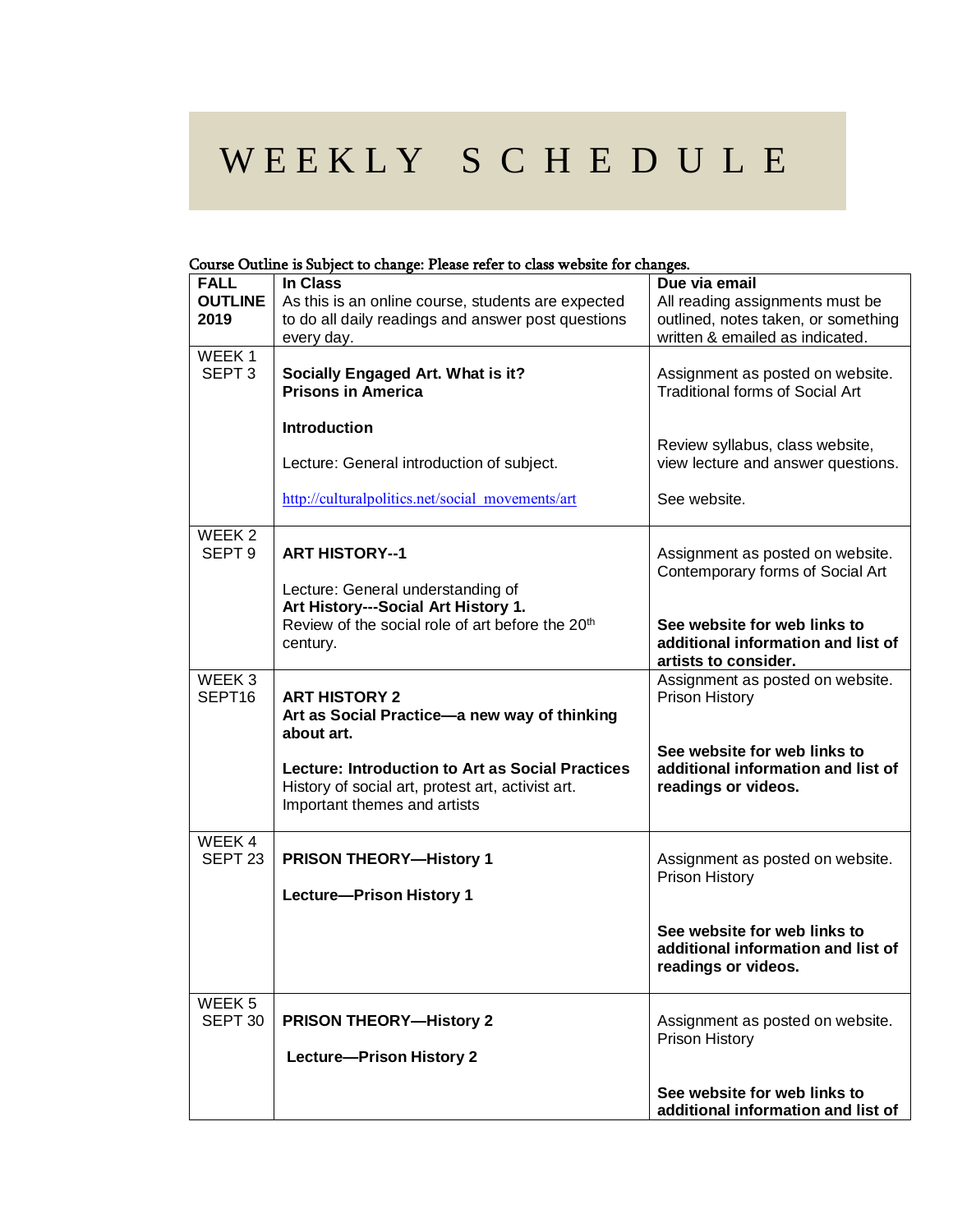|                                        |                                                                                | readings or videos.                                                                       |
|----------------------------------------|--------------------------------------------------------------------------------|-------------------------------------------------------------------------------------------|
|                                        |                                                                                | <b>Analysis Paper 1 Due</b>                                                               |
| WEEK 6<br>OCT <sub>7</sub>             | Prison Theory-SOCIAL JUSTICE, ART,<br><b>EDUCATION, RACE</b><br>Lecture;       | Assignment as posted on website.<br>Prison History                                        |
|                                        | Analysis Paper 1 assigned<br>See website for web links to videos.              | See website for web links to<br>additional information and list of<br>readings or videos. |
| WEEK <sub>7</sub><br>OCT <sub>14</sub> | ART EDUCATION/ ART THERAPY IN PRISON<br><b>SITUATIONS</b><br>Lecture           | Assignment as posted on website.<br>Prison History                                        |
|                                        | Art and Activism-Ashley Hunt and the Corrections<br><b>Documentary Project</b> | See website for web links to<br>additional information and list of<br>readings or videos. |
|                                        | Analysis paper 2 Assigned                                                      |                                                                                           |
| WEEK <sub>8</sub>                      | See website for web links to video.                                            |                                                                                           |
| OCT <sub>21</sub>                      | <b>Activism and questions of Efficacy</b>                                      | Assignment as posted on website.<br>Prison History                                        |
|                                        | Lecture:<br>Watch: Video on creative art project (website)                     |                                                                                           |
|                                        | Assign Final Project: Advocacy project                                         | See website for web links to<br>additional information and list of<br>readings or videos. |
| WEEK <sub>9</sub><br>OCT <sub>28</sub> | <b>Aiding prison populations</b><br>Lecture:                                   | Assignment as posted on website.<br>Prison History                                        |
|                                        | Mental Illness & special populations<br>Women in prison.                       | See website for web links to<br>additional information and list of<br>readings or videos. |
|                                        |                                                                                | <b>Analysis Paper 2 Due.</b>                                                              |
| WEEK 10<br>NOV <sub>4</sub>            | <b>Alternative Visions</b>                                                     | Assignment as posted on website.<br>Prison History                                        |
|                                        | Lecture:<br>Advocacy and ways of engaging art in<br>communities.               | See website for web links to<br>additional information and list of<br>readings or videos. |
|                                        |                                                                                | <b>Final Project Proposal Due</b>                                                         |